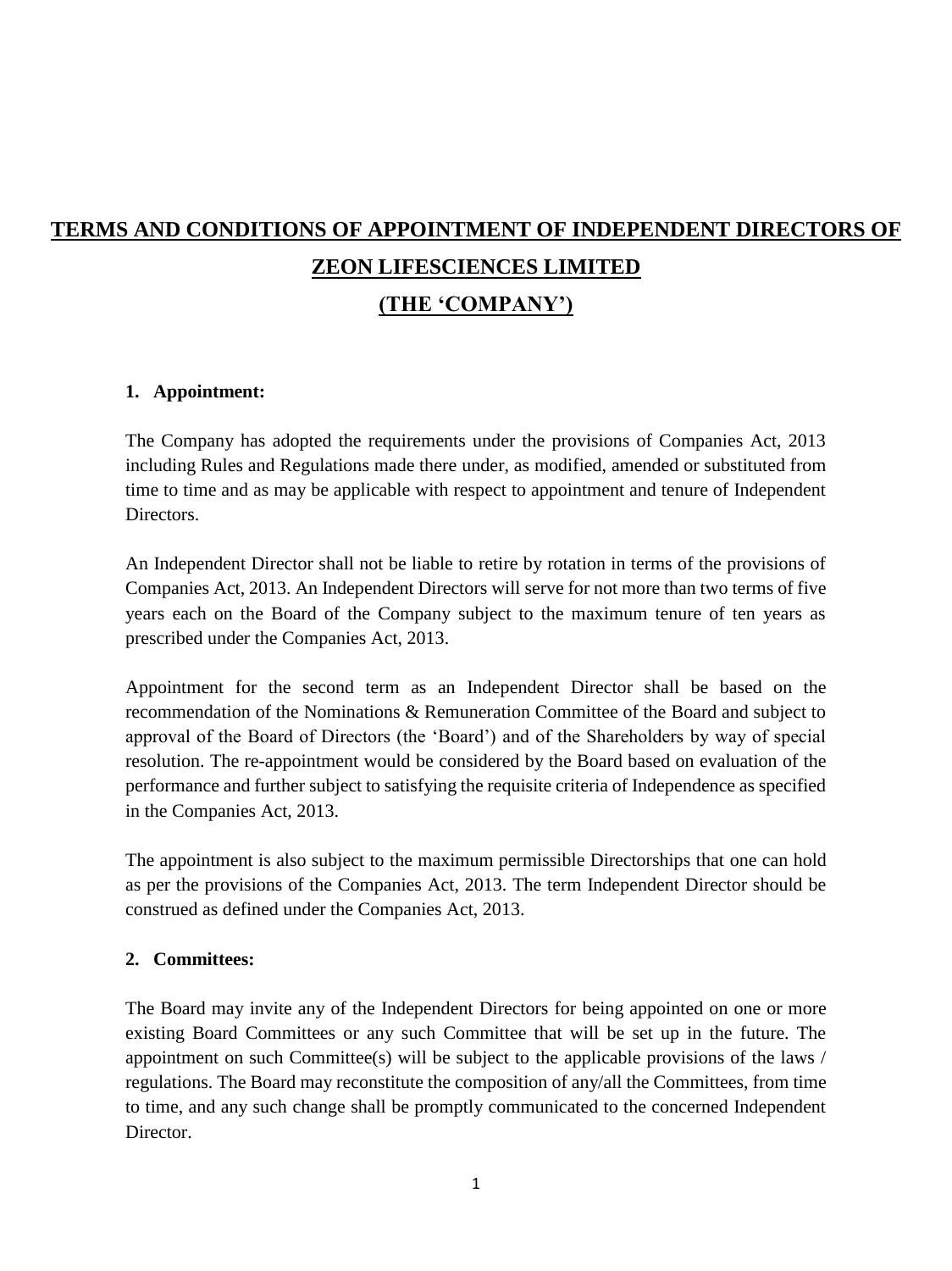### **3. Role and Duties:**

The role and duties of the Independent Directors will be those as prescribed under the Companies Act, 2013 including Rules and Regulations made there under, as modified, amended or substituted from time to time and as may be applicable. There are certain duties prescribed for all Directors, both Executive and Non-Executive, which are fiduciary in nature and are broadly as under:

• Director shall act in good faith in order to promote the objects of the Company for the benefit of its members as a whole and in the best interest of the Company and all its stakeholders.

• Director shall discharge their duties with due and reasonable care, skill and diligence.

• Director shall not involve in a situation in which they may have a direct or indirect interest that conflicts, or possibly may conflict, with the interest of the Company.

• Director shall not achieve or attempt to achieve any undue gain or advantage either to themselves or to their relatives, partners or associates.

• Director shall not unfairly obstruct the functioning of the Board or any Committee of the Board.

• Director shall act within their authority and assist in protecting the legitimate interest of the Company, its shareholders, its employees and all other stakeholders.

• Director shall abide by the 'Code for Independent Directors' as outlined in Schedule IV to the Companies Act, 2013.

• Director shall not disclose any confidential/privileged information of the Company, unless such disclosure is expressly approved by the Board or required by law.

### **4. Remuneration:**

1. Remuneration/Commission:

The remuneration/commission, if any, shall be in accordance with the statutory provisions of the Act and the rules made there under for the time being in force.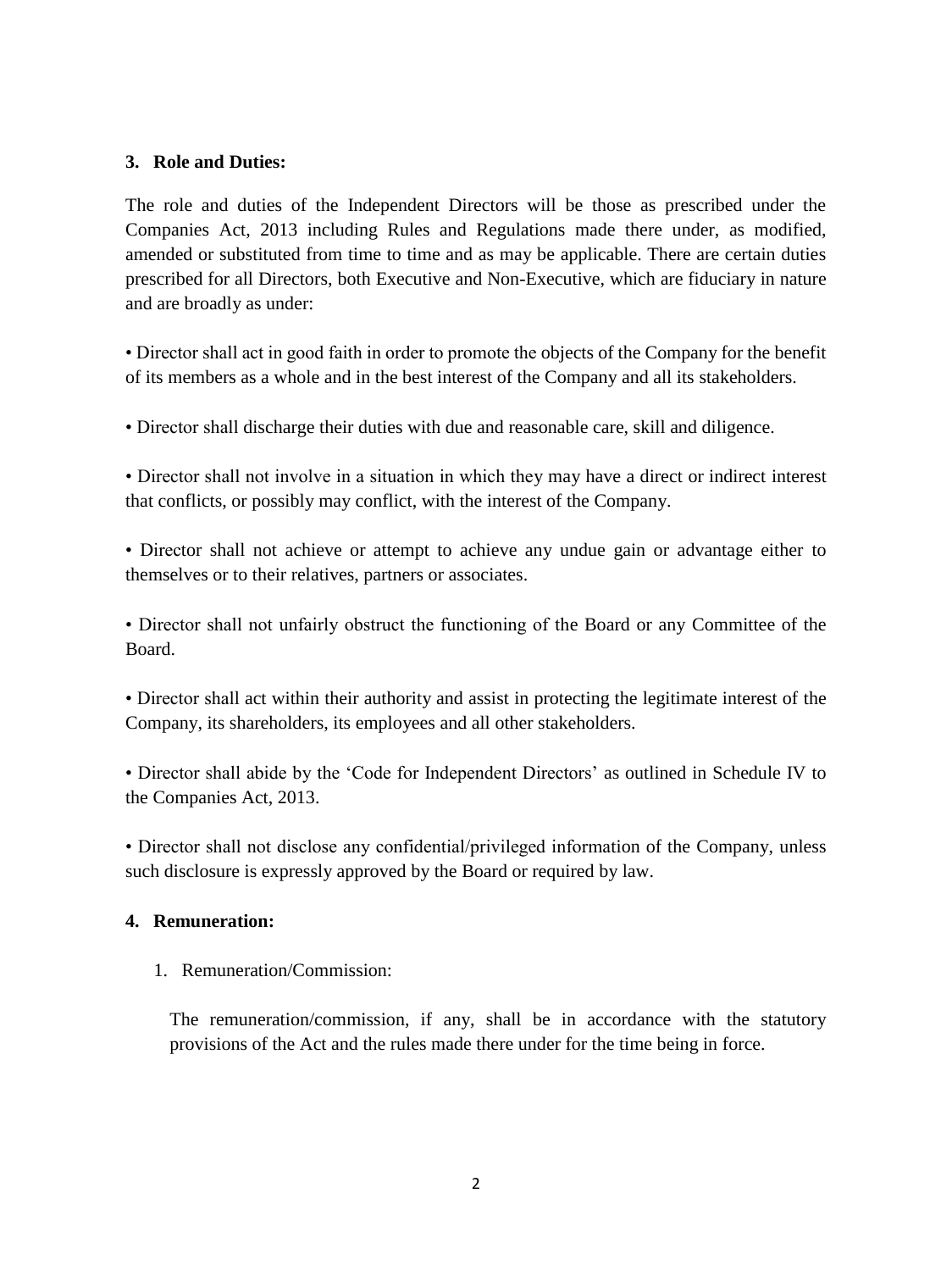2. Sitting Fees:

The Independent Director may receive remuneration by way of fees for attending meetings of Board or Committee thereof.

Provided that the amount of such fees shall not exceed the maximum amount as provided in the Act, per meeting of the Board or Committee or such amount as may be prescribed from time to time.

# **5. Reimbursement of Expenses:**

In addition to the remuneration described above, the Company shall reimburse actual cost incurred for travel, hotel and other incidental expenses incurred by the directors for participation in the meeting of the Board and Committees thereof in the performance of their role and duties.

# **6. Code of Conduct :**

All the Independent Directors shall comply with the Code for Independent Directors as provided in the Act as Schedule IV (**Annexure A**).

# **7. Performance Evaluation:**

The performance of all the Directors and the entire Board shall be evaluated annually. Evaluation of Independent Directors shall be done by the Board and criteria for evaluation shall be determined by the Nomination & Remuneration Committee of the Board. The appointment/re-appointment/continuation of Independent Directors on the Board shall be subject to the outcome of the yearly evaluation process.

# **8. Disclosures, Conflict of Interest:**

The Independent Directors, during their tenure of appointment are expected to promptly notify the Company of any change in the other Directorships and also provide such other disclosures and information as may be required under the applicable laws. Upon becoming aware of any potential conflict of interest with the position of Independent Directors of the Company, they should promptly disclose the same to the Chairman/Chairperson and/or the Company Secretary.

The Independent Directors, during the tenure of their appointment, should promptly provide a declaration to the Company under Section 149(7) of the Companies Act, 2013, upon any change in circumstances, which may affect the status as an Independent Director in addition to the annual disclosure.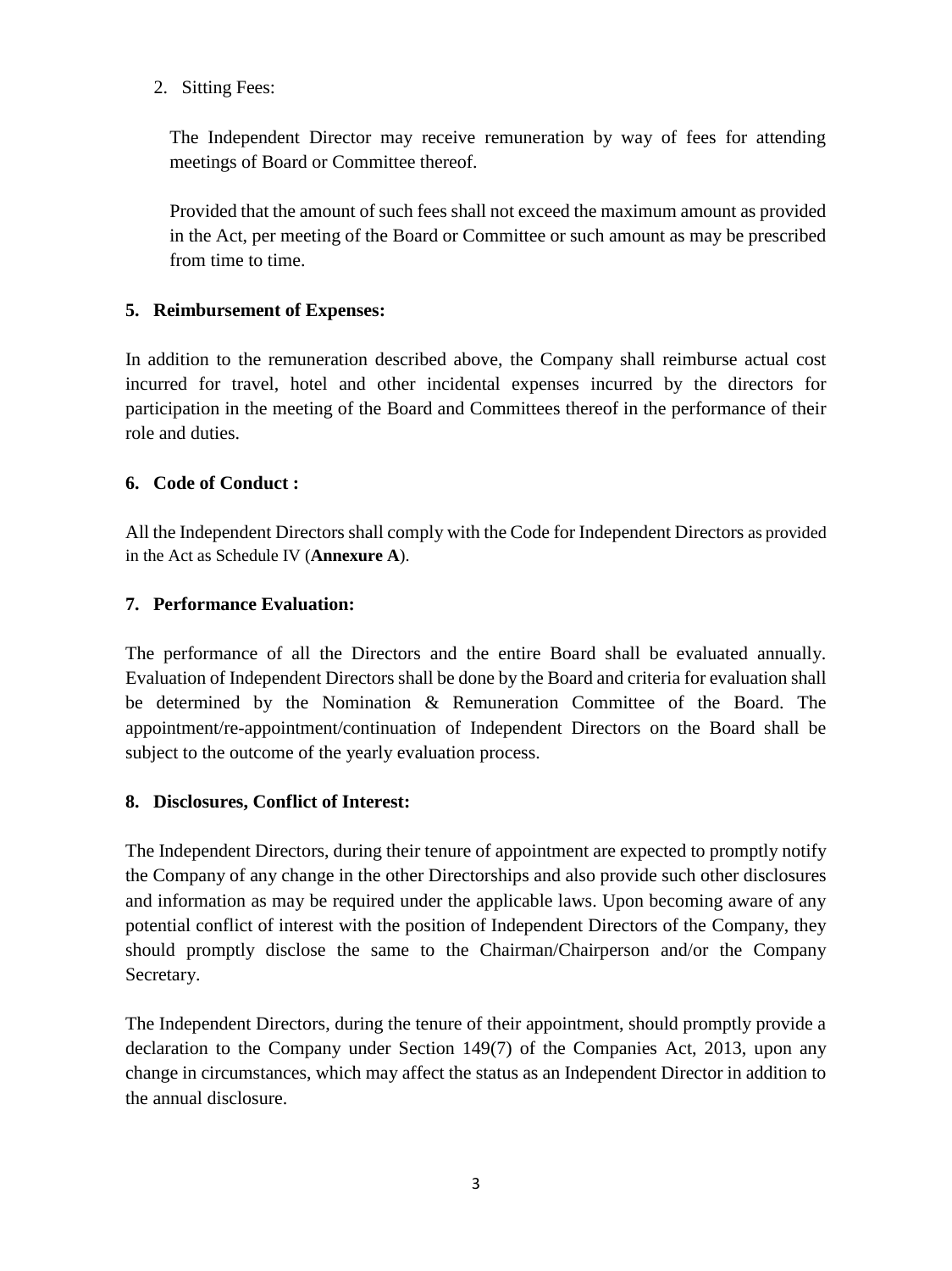# **9. Termination:**

An Independent Director may resign from his/her position at any time by serving reasonable written notice to the Board of directors. Continuation of his/her appointment is contingent on his/her getting re-elected by the shareholders' in accordance with provisions of Companies Act, 2013 and the Articles of Association of the Company, from time to time in force. He/she will not be entitled to compensation if the shareholders do not re-elect him/her at any time.

The appointment of Independent Directors may also be terminated or ceased in accordance with the provisions of the laws applicable to the Company and Articles of Association of the Company from time to time in force.

# **10. Changes in Personal details:**

During the tenure of appointment, the director shall promptly inform the Company Secretary or the Registrar of Companies in the prescribed manner of any change in address or contact details or personal details provided to the Company at the time of appointment.

# **11. General:**

The appointment of Independent Directors is governed by and will be interpreted in accordance with Indian law and is subject to the provisions of the Companies Act, 2013 and any Regulations / Circulars issued, amended, modified or replaced by the Ministry of Corporate Affairs.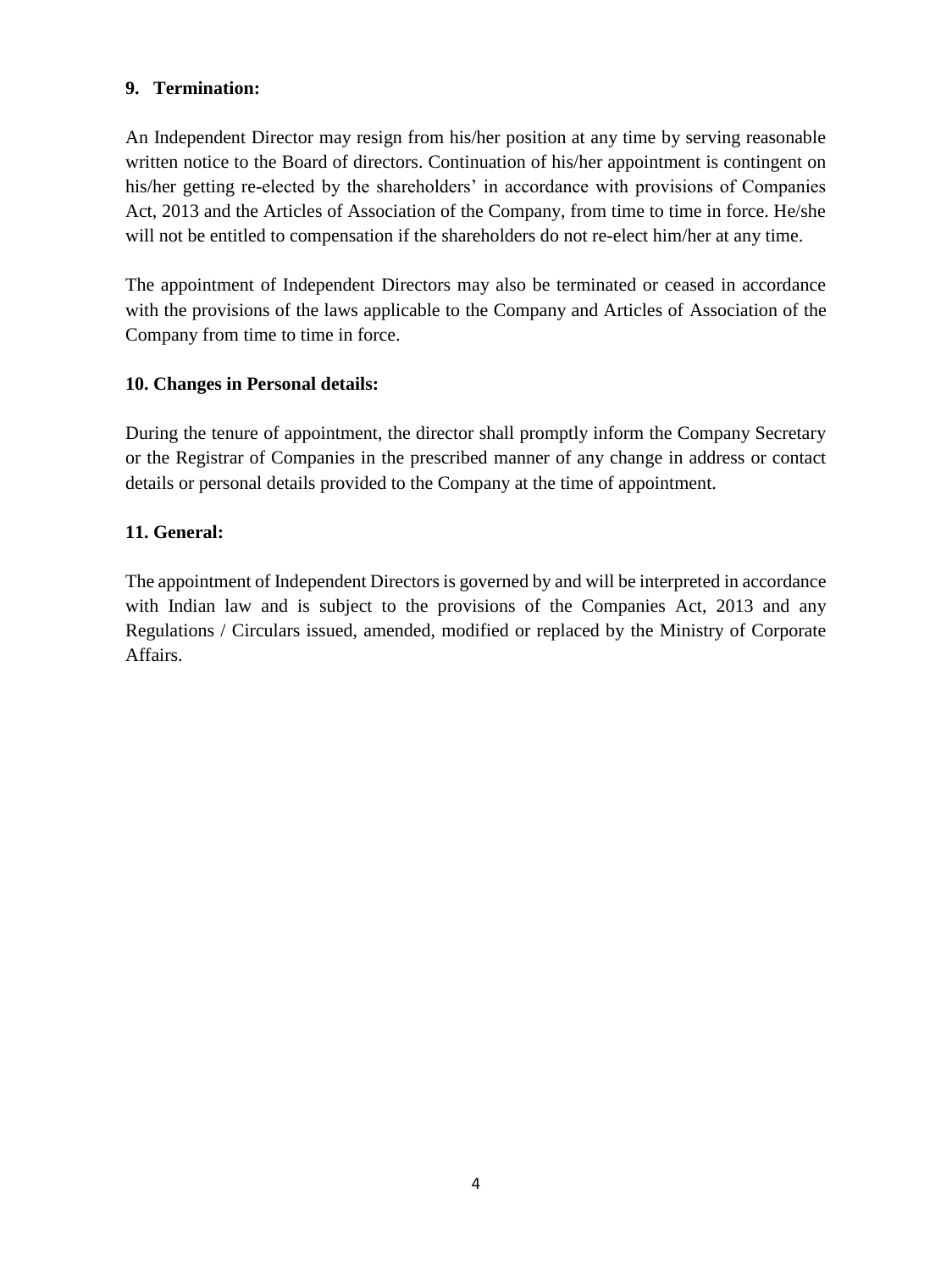# **Annexure A SCHEDULE IV TO THE COMPANIES ACT, 2013**

[See section 149(7)]

# **CODE FOR INDEPENDENT DIRECTORS**

The Code is a guide to professional conduct for independent directors. Adherence to these standards by independent directors and fulfilment of their responsibilities in a professional and faithful manner will promote confidence of the investment community, particularly minority shareholders, regulators and companies in the institution of independent directors.

### **I. Guidelines of professional conduct:**

An independent director shall:

- (1) uphold ethical standards of integrity and probity;
- (2) act objectively and constructively while exercising his duties;
- (3) exercise his responsibilities in a bona fide manner in the interest of the company;
- (4) devote sufficient time and attention to his professional obligations for informed and balanced decision making;
- (5) not allow any extraneous considerations that will vitiate his exercise of objective independent judgment in the paramount interest of the company as a whole, while concurring in or dissenting from the collective judgment of the Board in its decision making;
- (6) not abuse his position to the detriment of the company or its shareholders or for the purpose of gaining direct or indirect personal advantage or advantage for any associated person;
- (7) refrain from any action that would lead to loss of his independence;
- (8) where circumstances arise which make an independent director lose his independence, the independent director must immediately inform the Board accordingly;
- (9) assist the company in implementing the best corporate governance practices.

### **II. Role and functions:**

The independent directors shall: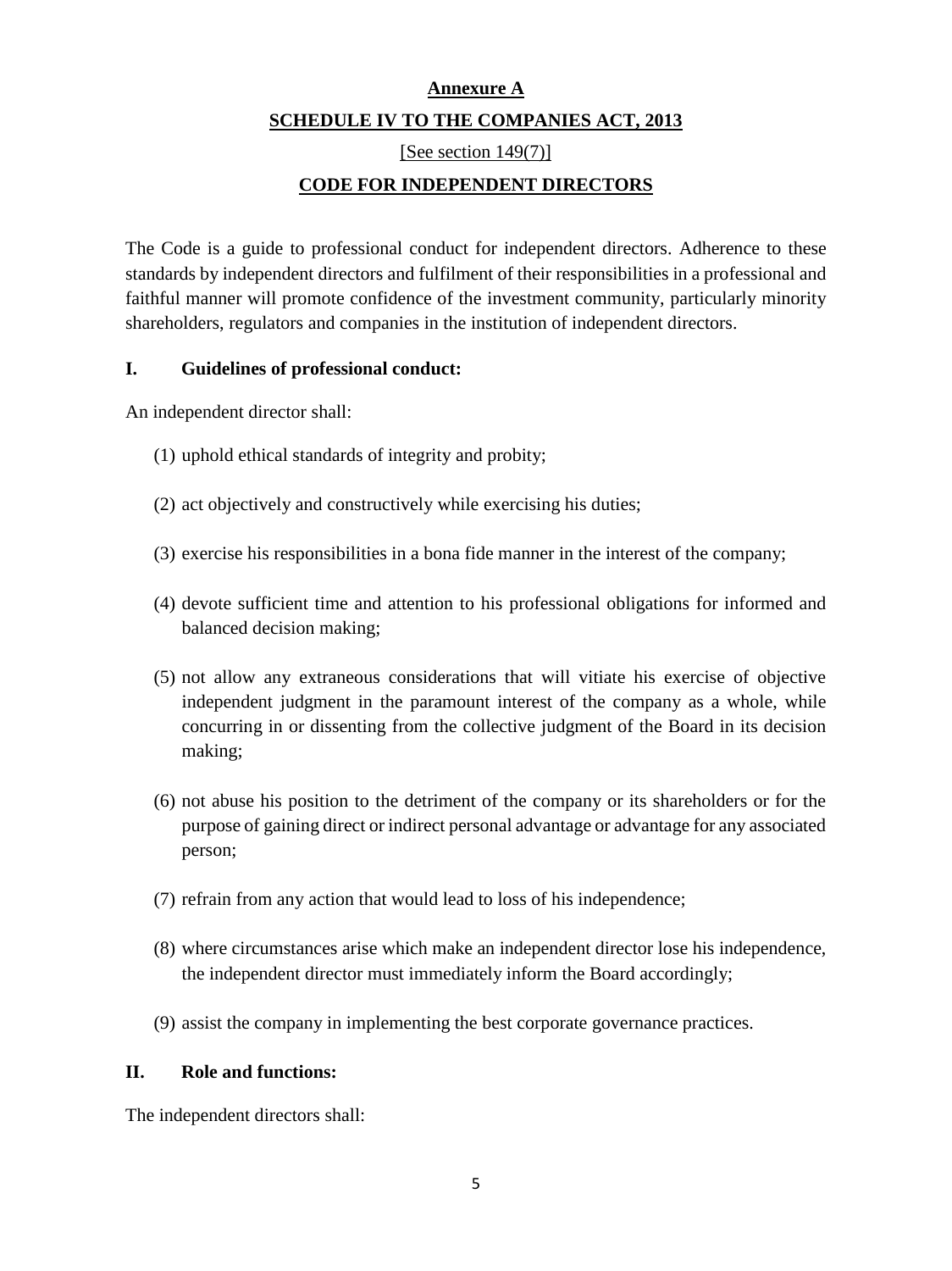- (1) help in bringing an independent judgment to bear on the Board's deliberations especially on issues of strategy, performance, risk management, resources, key appointments and standards of conduct;
- (2) bring an objective view in the evaluation of the performance of board and management;
- (3) scrutinise the performance of management in meeting agreed goals and objectives and monitor the reporting of performance;
- (4) satisfy themselves on the integrity of financial information and that financial controls and the systems of risk management are robust and defensible;
- (5) safeguard the interests of all stakeholders, particularly the minority shareholders;
- (6) balance the conflicting interest of the stakeholders;
- (7) determine appropriate levels of remuneration of executive directors, key managerial personnel and senior management and have a prime role in appointing and where necessary recommend removal of executive directors, key managerial personnel and senior management;
- (8) moderate and arbitrate in the interest of the company as a whole, in situations of conflict between management and shareholder's interest.

### **III. Duties :**

The independent directors shall—

- (1) undertake appropriate induction and regularly update and refresh their skills, knowledge and familiarity with the company;
- (2) seek appropriate clarification or amplification of information and, where necessary, take and follow appropriate professional advice and opinion of outside experts at the expense of the company;
- (3) strive to attend all meetings of the Board of Directors and of the Board committees of which he is a member;
- (4) participate constructively and actively in the committees of the Board in which they are chairpersons or members;
- (5) strive to attend the general meetings of the company;
- (6) where they have concerns about the running of the company or a proposed action, ensure that these are addressed by the Board and, to the extent that they are not resolved, insist that their concerns are recorded in the minutes of the Board meeting;
- (7) keep themselves well informed about the company and the external environment in which it operates;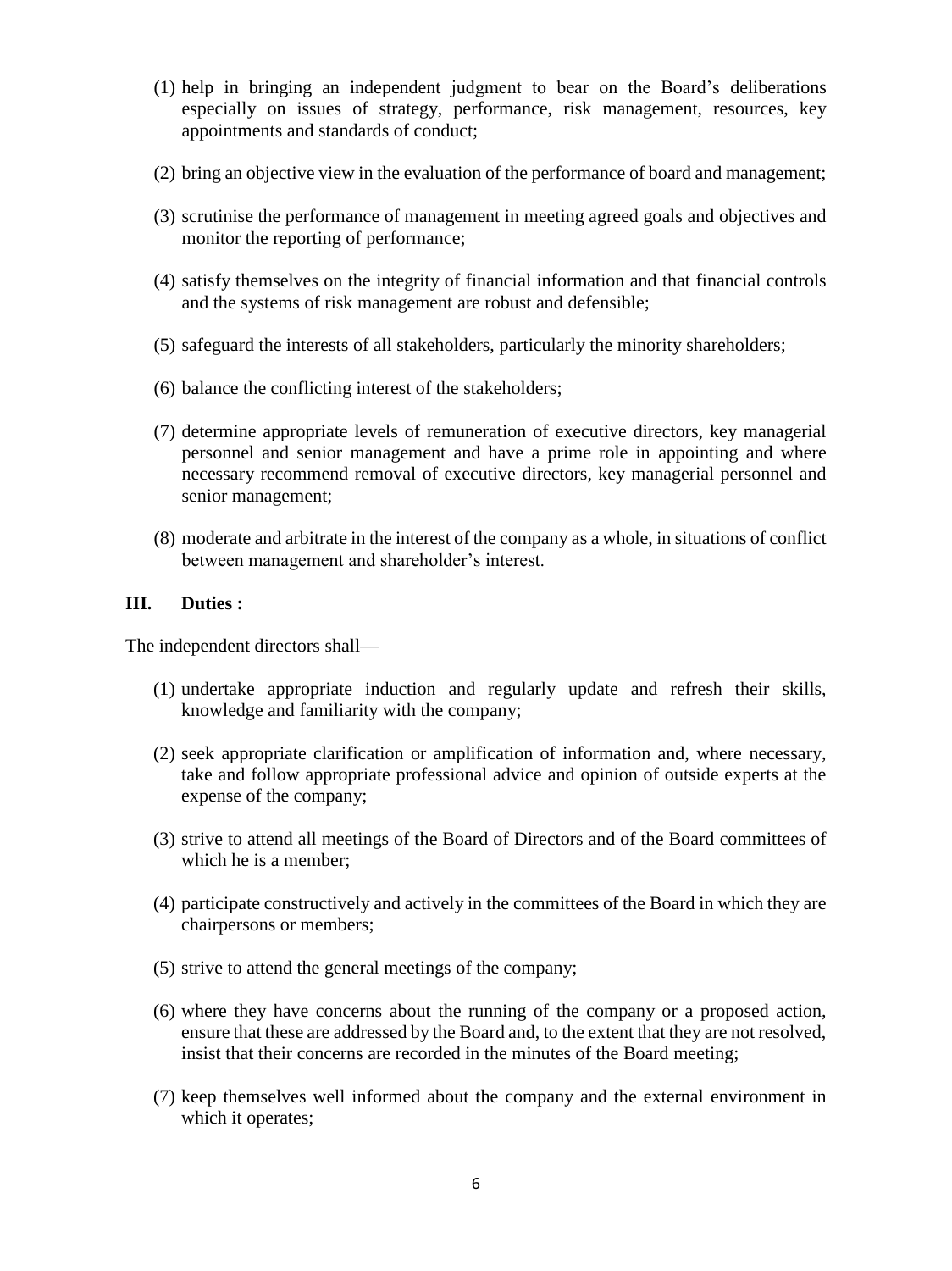- (8) not to unfairly obstruct the functioning of an otherwise proper Board or committee of the Board;
- (9) pay sufficient attention and ensure that adequate deliberations are held before approving related party transactions and assure themselves that the same are in the interest of the company;
- (10) ascertain and ensure that the company has an adequate and functional vigil mechanism and to ensure that the interests of a person who uses such mechanism are not prejudicially affected on account of such use;
- (11) report concerns about unethical behaviour, actual or suspected fraud or violation of the company's code of conduct or ethics policy;
- (12) acting within his authority, assist in protecting the legitimate interests of the company, shareholders and its employees;
- (13) not disclose confidential information, including commercial secrets, technologies, advertising and sales promotion plans, unpublished price sensitive information, unless such disclosure is expressly approved by the Board or required by law.

### **IV. Manner of appointment:**

- (1) Appointment process of independent directors shall be independent of the company management; while selecting independent directors the Board shall ensure that there is appropriate balance of skills, experience and knowledge in the Board so as to enable the Board to discharge its functions and duties effectively.
- (2) The appointment of independent director(s) of the company shall be approved at the meeting of the shareholders.
- (3) The explanatory statement attached to the notice of the meeting for approving the appointment of independent director shall include a statement that in the opinion of the Board, the independent director proposed to be appointed fulfils the conditions specified in the Act and the rules made thereunder and that the proposed director is independent of the management.
- (4) The appointment of independent directors shall be formalised through a letter of appointment, which shall set out :
	- **a)** the term of appointment;
	- **b)** the expectation of the Board from the appointed director; the Board-level committee(s) in which the director is expected to serve and its tasks;
	- **c)** the fiduciary duties that come with such an appointment along with accompanying liabilities;
	- **d)** provision for Directors and Officers (D and O) insurance, if any;
	- **e)** the Code of Business Ethics that the company expects its directors and employees to follow;
	- **f)** the list of actions that a director should not do while functioning as such in the company; and